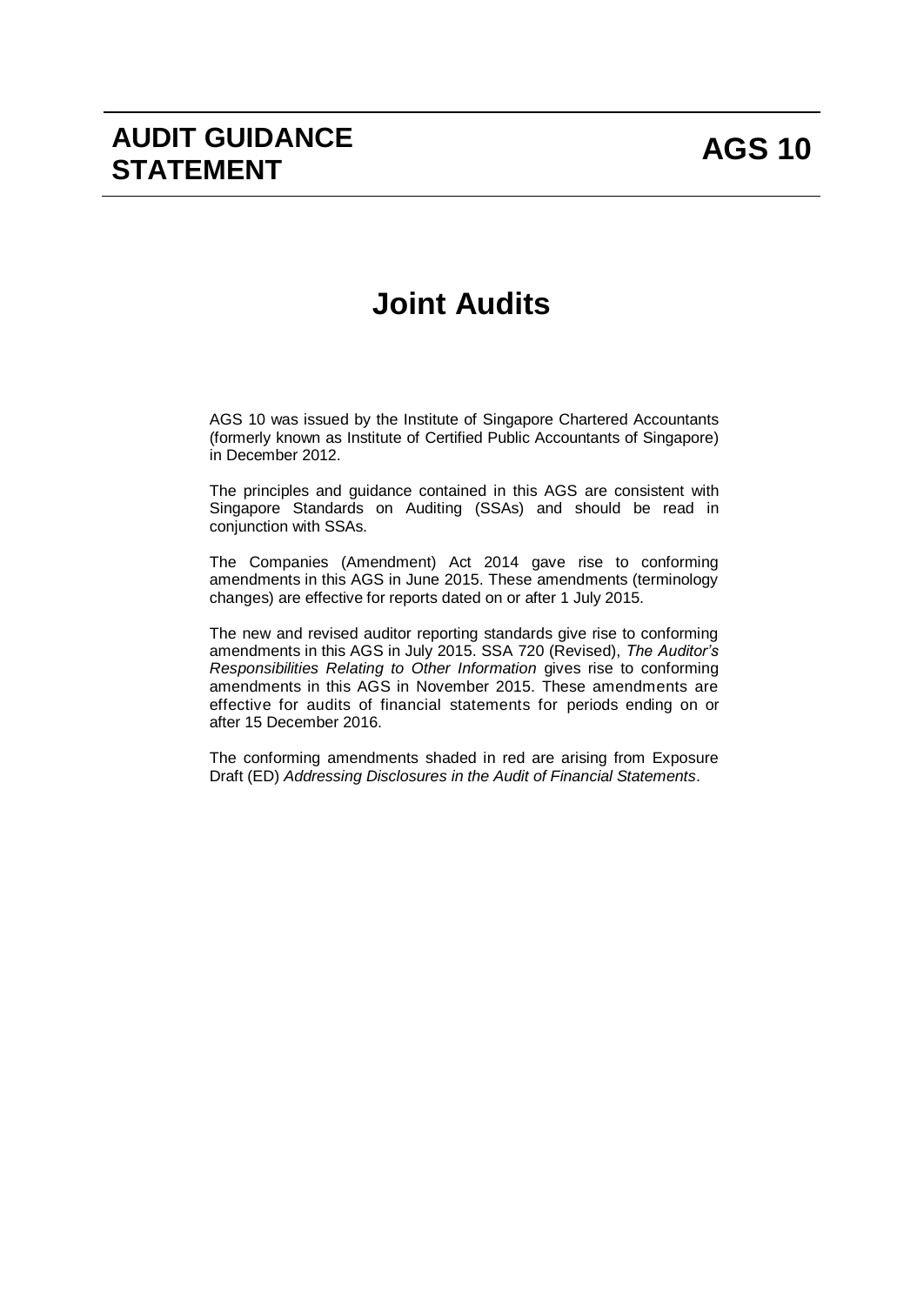## **JOINT AUDITS**

## **CONTENTS**

Paragraphs

# **Introduction**  $S$ cope  $1 - 4$ **Objective** 5 **Definitions** 6 **Principles of Joint Audits** Roles and Responsibilities of Joint Auditors  $7 - 9$ Principal Audit Procedures 10 – 13 Quality Control Considerations for Joint Audits 14 – 31 Communication 32 – 35 Audit Documentation 36 – 37 Appendix 1: Illustrative Joint Auditors' Report Appendix 2: Illustrative Joint Engagement Letter Appendix 3: Illustrative Representation Letter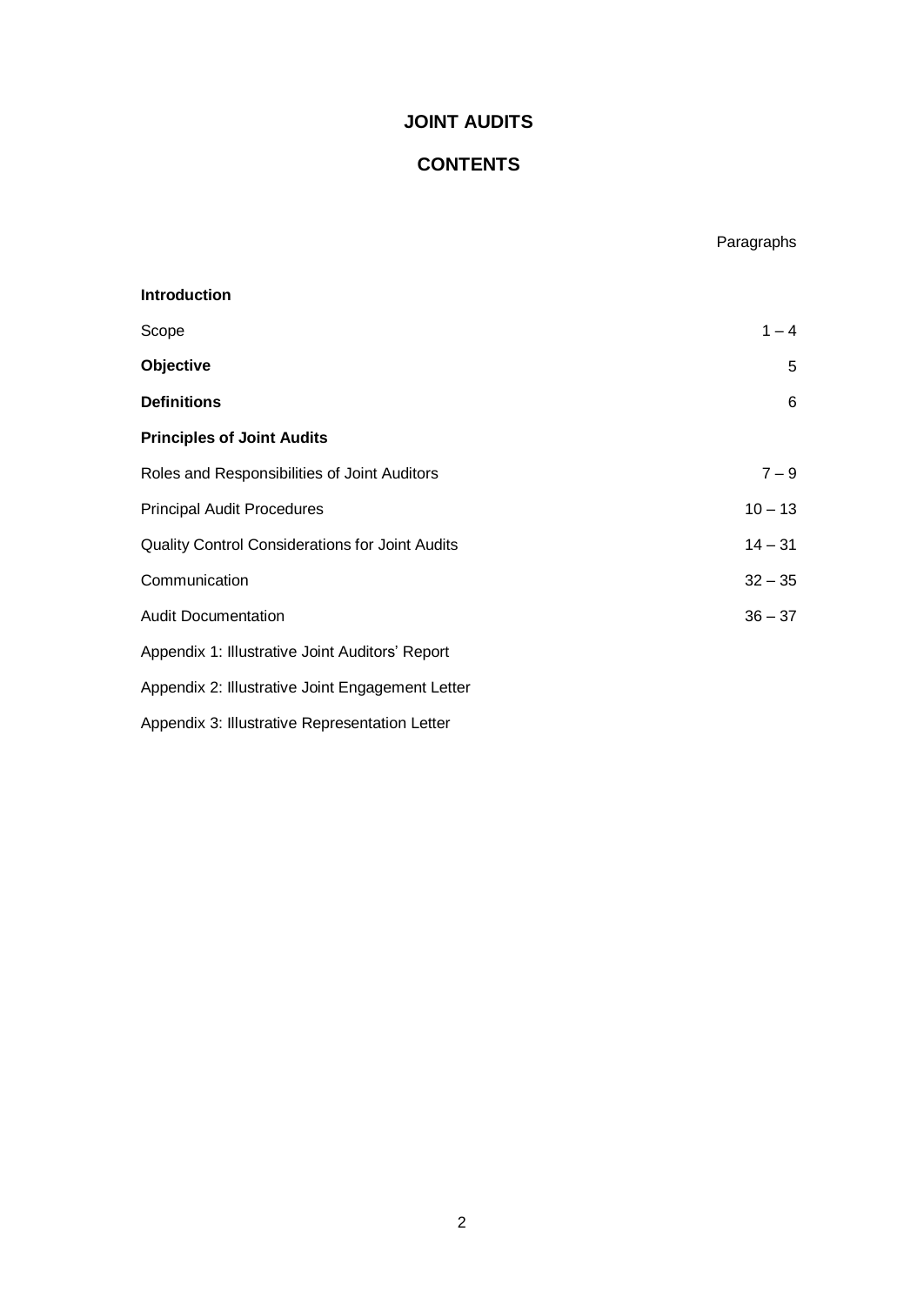# **AUDIT GUIDANCE**  AUDIT GUIDANCE<br>STATEMENT

# **Introduction**

## **Scope**

- 1. This Audit Guidance Statement (AGS) deals with the key principles of joint audits, including the roles and responsibilities of joint auditors, the principal audit procedures and quality control considerations under joint audit arrangements, communication and audit documentation requirements of joint audits.
- 2. Whilst the context of this Statement caters primarily to joint audits performed for statutory purposes, the principles of this Statement will also apply to joint audits performed by reporting accountants in connection with an offering of securities in Singapore.
- 3. Joint audit arrangements are at the entity level. With a group of companies, if the joint audit is at the parent level, the joint audit would be focused on the group and parent financial statements but the audit of the subsidiaries may not necessarily fall under the joint audit arrangements. In this situation, the joint auditors should require the component auditor of the significant subsidiary, to conduct the audit of the financial statements of the subsidiary in accordance with the auditing framework used by the joint auditors.
- 4. As joint auditors are jointly and severally responsible for the audit and for the audit opinion expressed on the financial statements, joint auditors would have to apply the same auditing principles and guidance. Hence, where a joint audit arrangement involves an overseas joint auditor, the Singapore joint auditor would have to work with the overseas joint auditor to ensure that the joint audit is performed in accordance with this Statement.

# **Objective**

- 5. In conducting an audit of financial statements, the overall objectives of the joint auditors are:
	- (a) To obtain reasonable assurance about whether the financial statements as a whole are free from material misstatement, whether due to fraud or error, thereby enabling the joint auditors to express an opinion on whether the financial statements are prepared, in all material respects, in accordance with an applicable financial reporting framework; and
	- (b) To report on the financial statements, and communicate as required by the applicable auditing framework $^1$ , in accordance with the joint auditors' findings.

# **Definitions**

- 6. For purposes of this Statement, the following terms have the meanings attributed below:
	- (a) Applicable auditing framework The auditing framework under which the joint audit is being carried out.
	- (b) Component auditor An auditor who, at the request of the group engagement team, performs work on financial information related to a component for the group audit.

<sup>-</sup><sup>1</sup> Applicable auditing framework refers to Singapore Standards on Auditing (SSA), International Standards on Auditing or United States Generally Accepted Auditing Standards.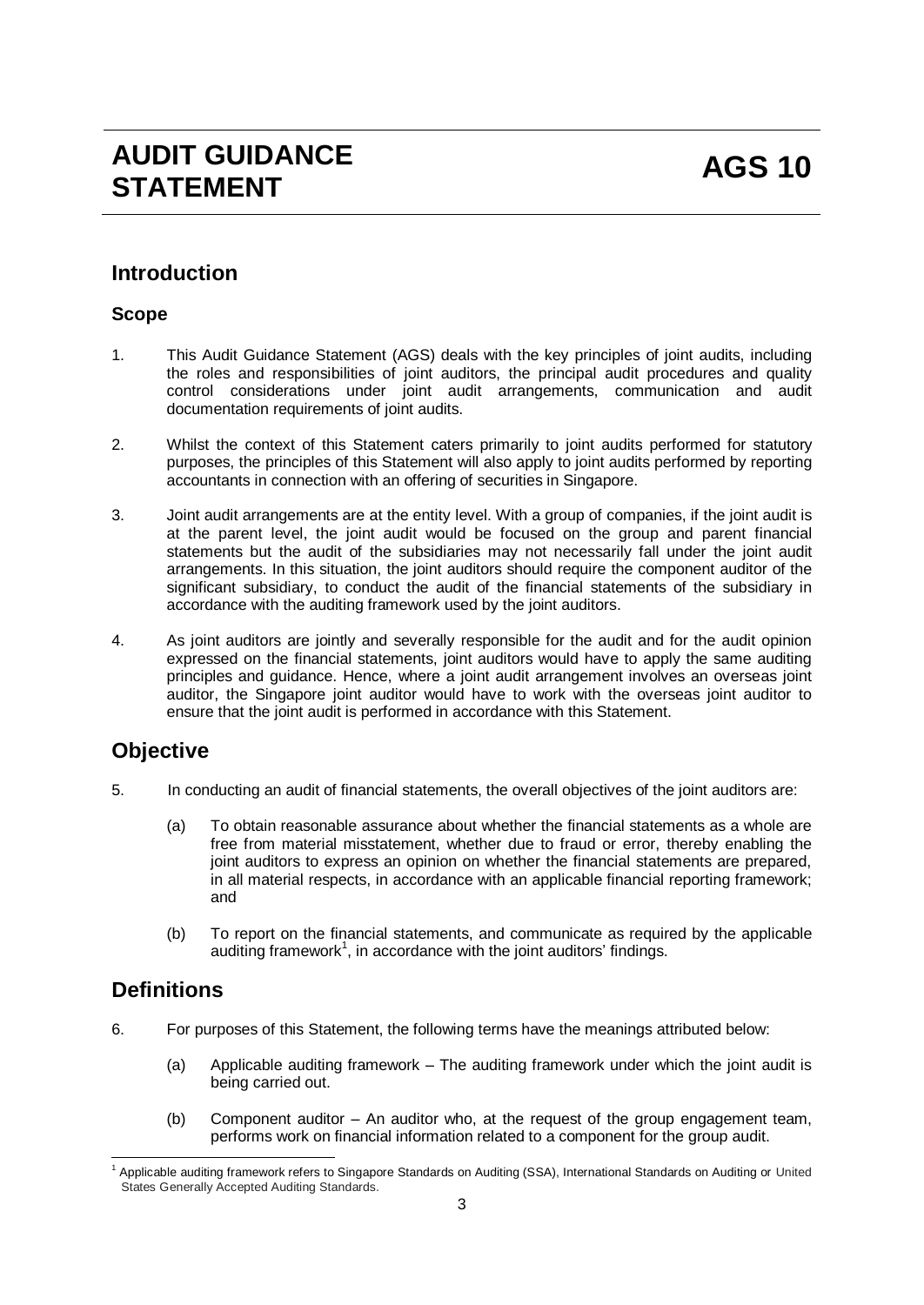- (c) Joint audit An audit engagement where two or more audit firms are engaged to audit an entity's financial statements and to jointly issue an auditors' report on those financial statements, thereby sharing responsibility for the audit.
- (d) Joint auditor An auditor who is engaged under a joint audit arrangement.
- (e) Overseas joint auditor An auditor who is engaged under a joint audit arrangement and is not registered as a public accountant under the Accountants Act administered by the Accounting and Corporate Regulatory Authority (ACRA).
- (f) Singapore joint auditor An auditor who is engaged under a joint audit arrangement and is registered as a public accountant under the Accountants Act administered by ACRA.
- (g) Single auditor An audit engagement where only one audit firm is engaged to audit and entity's financial statements and issues an auditors' report on those financial statements.

# **Principles of Joint Audits**

## **Roles and Responsibilities**

- 7. The joint auditor is jointly and severally responsible for the audit with the other joint auditor(s). They are also jointly responsible for the audit opinion expressed on the financial statements.
- 8. The joint auditor is responsible for the work of the other joint auditor(s) and cannot claim ignorance of the work performed by the other joint auditor(s). The joint auditor is to ensure that the audit has been conducted in accordance with the applicable auditing framework and that sufficient appropriate audit evidence (including the work performed by the other joint auditor(s)) has been obtained on which to form an opinion on the financial statements based on an evaluation of the conclusions drawn from the audit evidence obtained.
- 9. The joint auditor is to issue a single joint audit opinion on the financial statements with the other joint auditor(s) and sign jointly on a single auditors' report. Examples of joint auditors' reports are set out in Appendix 1.

### **Principal Audit Procedures**

- 10. The nature, timing and extent of work to be performed in an audit of financial statements under a joint audit arrangement is the same as that under a single auditor arrangement. The joint auditor is required to follow the principles and requirements in accordance with the applicable auditing framework to jointly assess, with the other joint auditor(s), the risks and determine the appropriate audit procedures to be carried out.
- 11. The joint auditor establishes and agrees the overall audit strategy for the engagement and develops the audit plan jointly with the other joint auditor(s).
- 12. If the joint audit is an initial audit engagement for the joint auditor(s), the joint auditor(s) will be required to perform work on opening balances.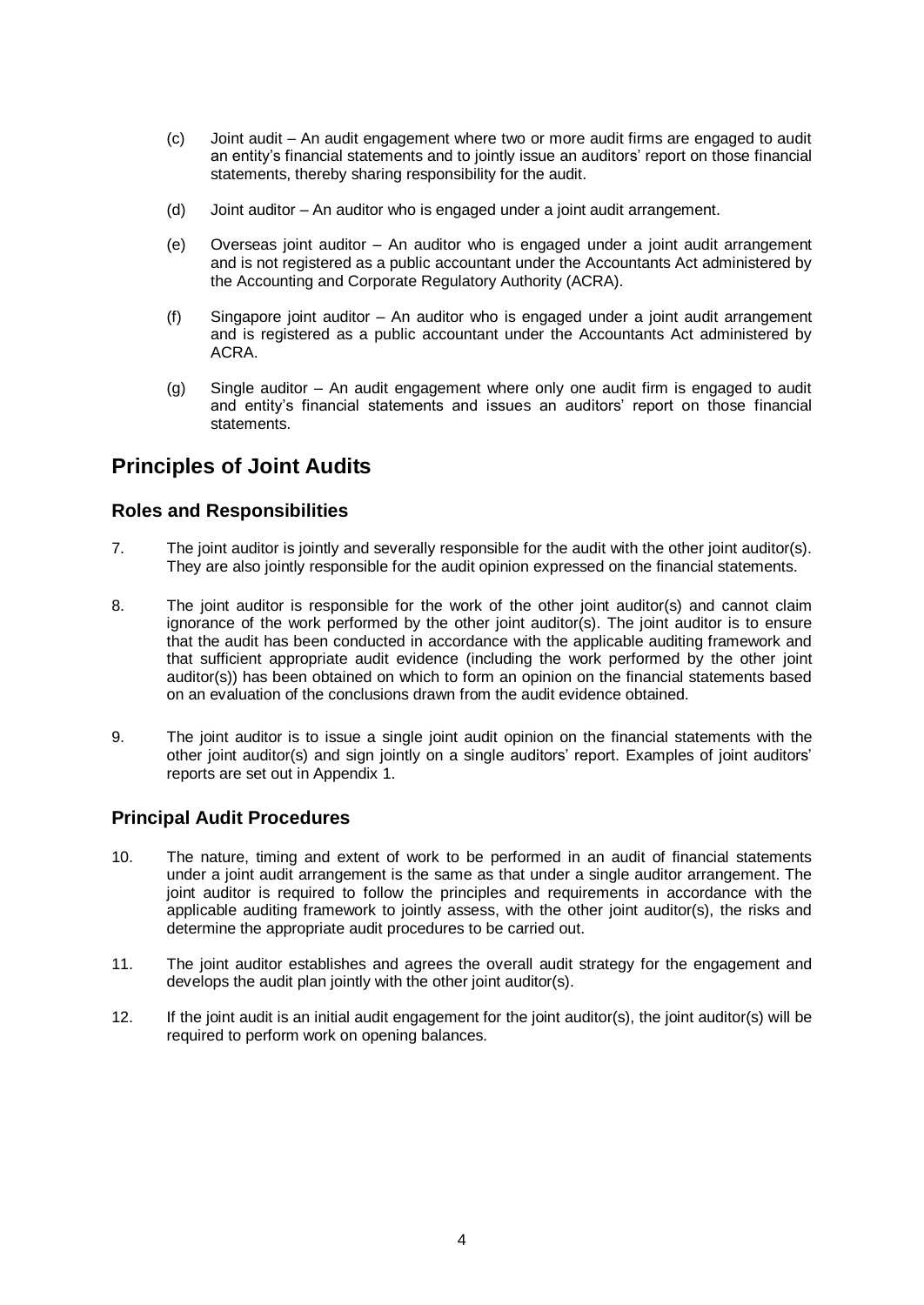13. The joint auditor is to agree in writing with the other joint auditor(s) on the distribution of work to be performed. The joint auditor should ensure that the respective work allocation covers all the audited entity's significant components<sup>2</sup> of the financial statements. The joint auditors may divide the work in terms of business units, subsidiaries, geographical locations, or items of assets and liabilities or income and expenditure.

## **Quality Control Considerations for Joint Audits**

#### *Independence and ethical requirements*

- 14. The joint auditor complies with relevant ethical requirements, including those pertaining to independence, relating to financial statement audit engagements. Relevant ethical requirements ordinarily comprise Parts A and B of the Institute of Singapore Chartered Accountants (ISCA) and the ACRA *Code of Professional Conduct and Ethics for Public Accountants and Accounting Entities* (the Codes). Part A of the Codes establishes the fundamental principles of professional ethics relevant to the auditor and provides a conceptual framework for applying those principles. Part B of the Codes illustrates how the conceptual framework is to be applied by public accountants.
- 15. In the case of an audit engagement, it is in the public interest and, therefore, a requirement of the Codes, that the joint auditor be independent of the entity subject to the audit. The Codes describe independence as comprising both independence of mind and independence in appearance. The joint auditor's independence from the entity safeguards the joint auditor's ability to form an audit opinion without being affected by influences that might compromise that opinion. Independence enhances the joint auditor's ability to act with integrity, to be objective and to maintain an attitude of professional skepticism.
- 16. Where a joint audit arrangement involves an overseas auditor, the overseas auditor and its network firms also has to comply with relevant ethical requirements as described in the above two paragraphs.

#### *Acceptance and Continuance of Client Relationships and Engagements*

- 17. The joint auditor should follow the guidance in the applicable auditing framework in determining the acceptance and continuance of client relationships and audit engagements.
- 18. Under joint audit arrangements, a joint auditor should gain a general understanding of the other joint auditor(s) prior to the acceptance or continuance of an audit engagement. A joint auditor may find the principles in the applicable auditing framework on understanding the component auditor, adapted as necessary in the circumstances, useful when understanding the other joint auditor(s). This includes understanding whether the other joint auditor(s) understand and will comply with the ethical requirements that are relevant to the audit and, in particular, is independent; the professional competence of the other joint auditor(s); whether the joint auditor is able to be involved in the work of the other joint auditor(s) and review the work of the other joint auditor(s) to the extent necessary to obtain sufficient appropriate audit evidence; and whether the other joint auditor(s) operate in a regulatory environment that actively oversees auditors.
- 19. Prior to the acceptance or continuance of an audit engagement, the joint auditor should obtain the necessary documentation or information from the other joint auditor(s) to satisfy that there

 2 A significant component is defined as a component that is of individual financial significance to the entity, or that, due to its specific nature or circumstances, is likely to include significant risks of material misstatement of the financial statements. A percentage may be applied to a chosen benchmark as an aid to identify components that are of individual financial significance. Identifying a benchmark and determining a percentage to be applied to it involve the exercise of professional judgment. Depending on the nature and circumstances, appropriate benchmarks might include group assets, liabilities, cash flows, profit or turnover. For example, components exceeding 15% of the chosen benchmark may be considered significant components. A higher or lower percentage may, however, be deemed appropriate in the circumstances. A component may also be identified as likely to include significant risks of material misstatement of the financial statements due to its specific nature or circumstances (that is, risks that require special audit consideration). For example, a component could be responsible for foreign exchange trading and thus expose the entity to a significant risk of material misstatement, even though responsible for foreign exchange trading and thus expose the entity to a significant risk of m the component is not otherwise of individual financial significance to the entity.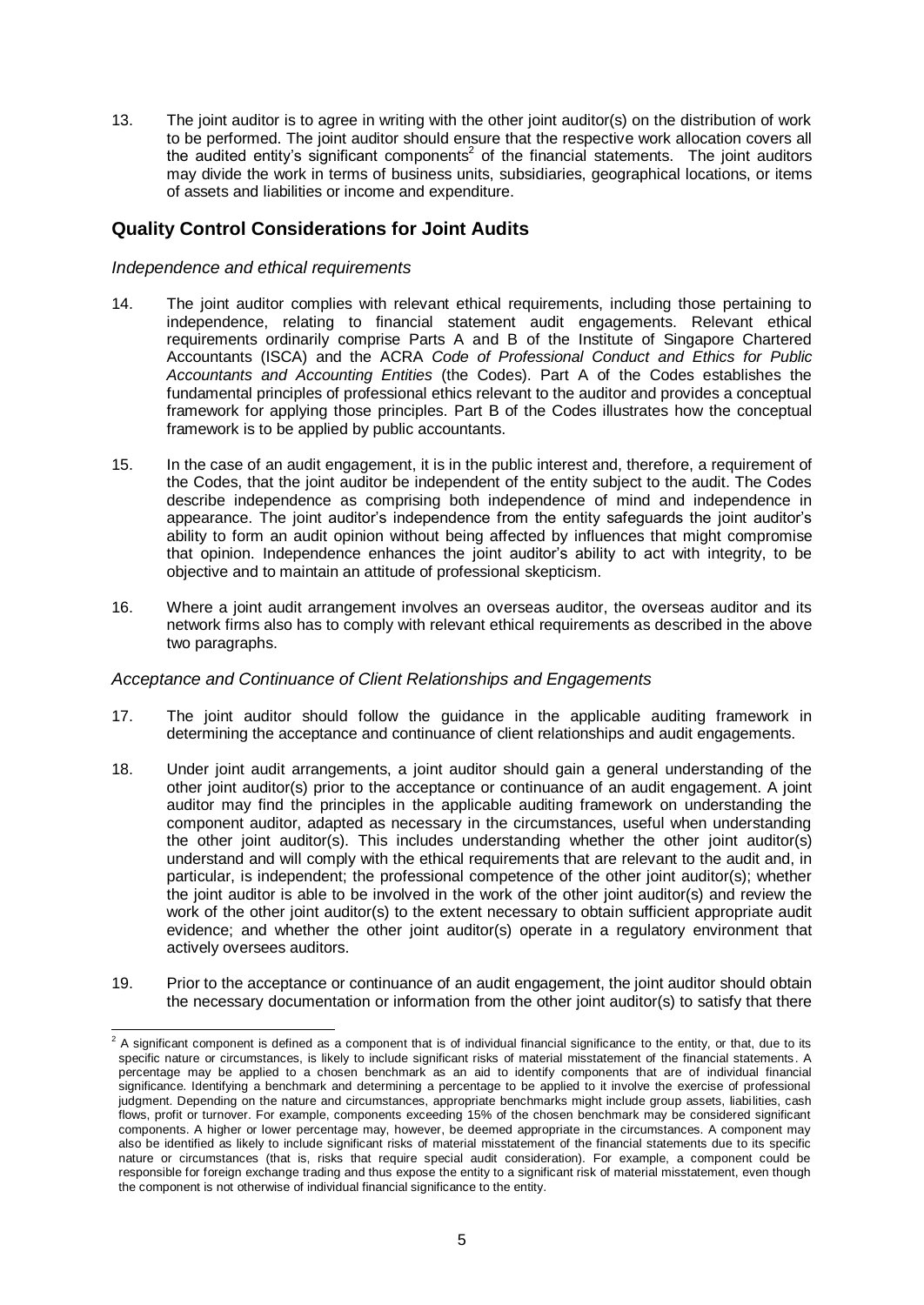is adequate quality control system in place in the firm(s) of the other joint auditor(s) which meets the requirements of the applicable auditing framework.

20. The joint auditor agrees the terms of the audit engagement with the other joint auditor(s) and with management or those charged with governance, as appropriate. The agreed terms of the audit engagement are recorded in an audit engagement letter or other suitable form of written agreement and the letter is to be signed by the joint auditors. An example of a joint audit engagement letter is set out in Appendix 2.

#### *Consultations on Technical, Independence/Ethical or Other Matters*

21. As the joint auditor is jointly and severally responsible for the audit with the other joint auditor(s), significant matters, including but not limited to technical, ethical and independence issues arising from the audit should be discussed amongst the joint auditors, together with management and/or those charged with governance, as appropriate.

#### *Differences of Opinion between Joint Auditors*

- 22. The joint auditor should establish policies and procedures for dealing with and resolving differences of opinion with the other joint auditor(s). Effective procedures encourage identification of differences of opinion at an early stage, provide clear guidelines as to the successive steps to be taken thereafter, and require documentation regarding the resolution of the differences and the implementation of the conclusions reached.
- 23. Where the differences of opinion between the joint auditors cannot be resolved, the joint auditor is to inform management and/or those charged with governance as soon as possible.
- 24. With reference to paragraph 9, the joint auditor should, as far as possible, resolve the differences before finalization of the auditors' report with the other joint auditor(s). In rare circumstances where this is not possible, the joint auditor would have to consider whether it is appropriate to withdraw from the engagement, where withdrawal is possible under applicable law or regulation.

#### *Cross Review of Work of Joint Auditors*

- 25. The joint auditor analyses the significant risk areas of the financial statements and determines the scope and extent of the cross review to be performed on the audit work of the other joint auditor(s). The review includes evaluating:
	- (a) Whether audit procedures, as determined and agreed during the planning stage, to be performed by the other joint auditor(s), have been done;
	- (b) Whether sufficient appropriate audit evidence has been obtained from the audit procedures performed, on which to base the audit opinion; and
	- (c) Whether the conclusions of the other joint auditor(s) are generally appropriate and consistent.
- 26. If a joint auditor evaluates and concludes that the work of the other joint auditor(s) is insufficient, the joint auditor should highlight to the other joint auditor(s) and make arrangements to perform additional work as appropriate. If the other joint auditor(s) disagree that these additional procedures are necessary, the joint auditor should perform these additional procedures to obtain sufficient appropriate audit evidence to form an opinion on the financial statements since the joint auditor is jointly and severally responsible for the audit.
- 27. Cross reviews are to be completed on or before the date of the joint auditors' report.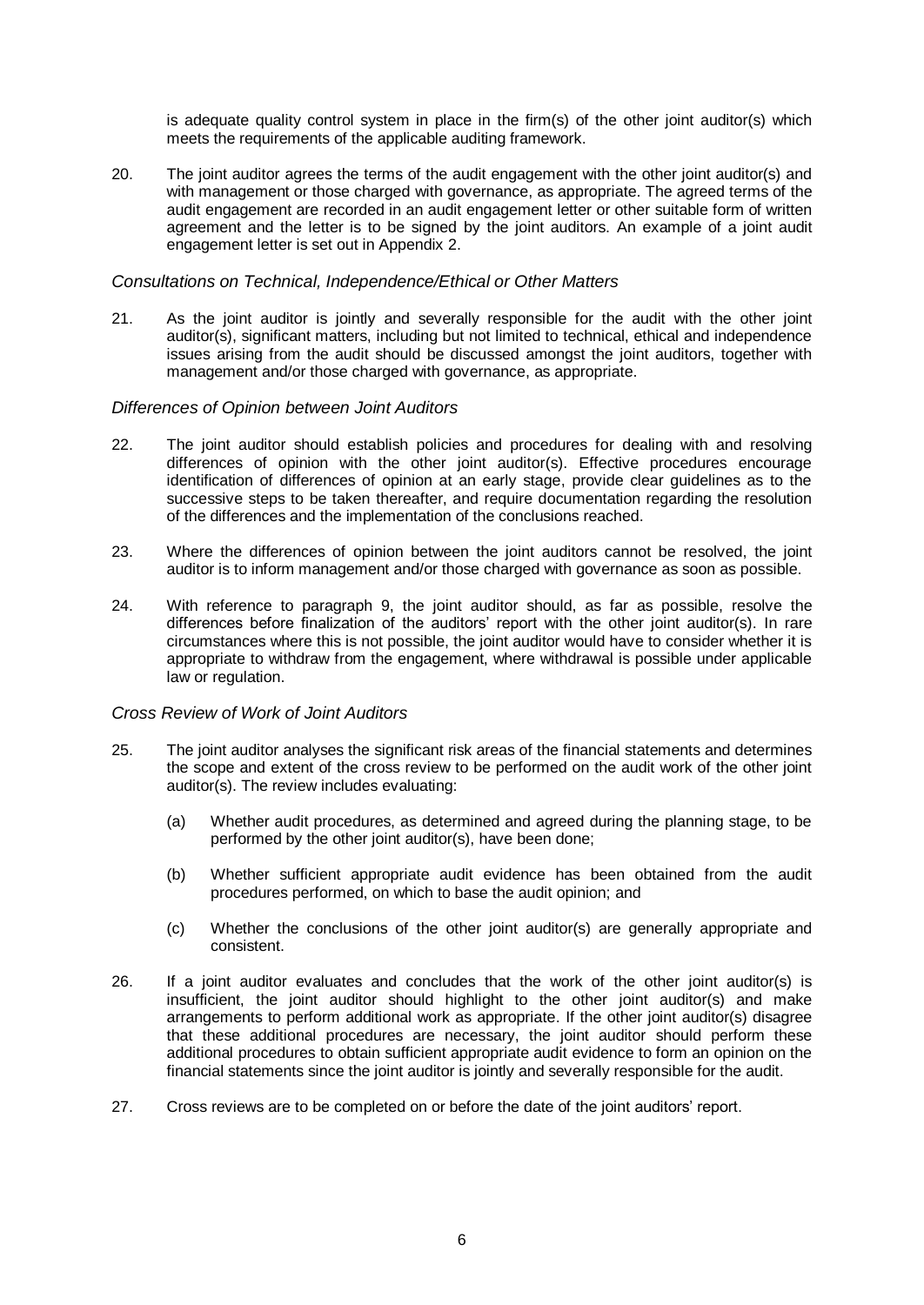#### *Engagement Quality Control Review*

- 28. The joint auditor establishes policies and procedures on engagement quality control reviews in the joint auditor's firm as required by the applicable auditing framework. The review of joint audit engagements by the engagement quality control reviewer also includes consideration of the following:
	- (a) The engagement team's evaluation of the firm's independence and the independence of the firm(s) of the other joint auditor(s) in relation to the joint audit engagement;
	- (b) Whether timely discussion and appropriate consultation has taken place on matters involving differences of opinion between the joint auditors or other difficult or contentious matters, and the conclusions arising from those consultations;
	- (c) Whether documentation selected for review, which includes the work performed by the other joint auditor(s), reflects the work performed in relation to the significant judgments made and supports the conclusions reached; and
	- (d) The quality of the cross reviews performed by the joint auditor.
	- (e) Timing of the review, i.e. engagement quality control review is to be performed and completed before the date of the joint auditors' report.

#### *Assembly of Final Audit File*

- 29. The joint auditor follows the guidance in the applicable auditing framework in the assembly of the final audit file.
- 30. Audit working papers supporting the joint audit engagement should be retained and this should include documentation of the work performed for cross review on the work of the other joint auditor(s).
- 31. The documentation in the audit file should be sufficient to satisfy any independent reviewer that an audit has been carried out in accordance with the applicable auditing framework and applicable independence and ethical requirements.

### **Communication**

- 32. The joint auditor should communicate with the other joint auditor(s) on a timely basis. This communication should include, but not limited to, the following:
	- (a) The ethical requirements that are relevant to the audit and, in particular, the independence requirements;
	- (b) Quality control system of the joint auditor's firm which meets the requirements of the applicable auditing framework on quality control;
	- (c) Identified significant risks of material misstatement of the financial statements, due to fraud or error, that may be relevant to the work of the other joint auditor(s);
	- (d) Information on instances of non-compliance with laws and regulations that could give rise to a material misstatement of the financial statements;
	- (e) Indicators of possible management bias;
	- (f) Description of any identified significant deficiencies in internal control;
	- (g) Other significant matters that the joint auditor expects to communicate to those charged with governance, including fraud or suspected fraud;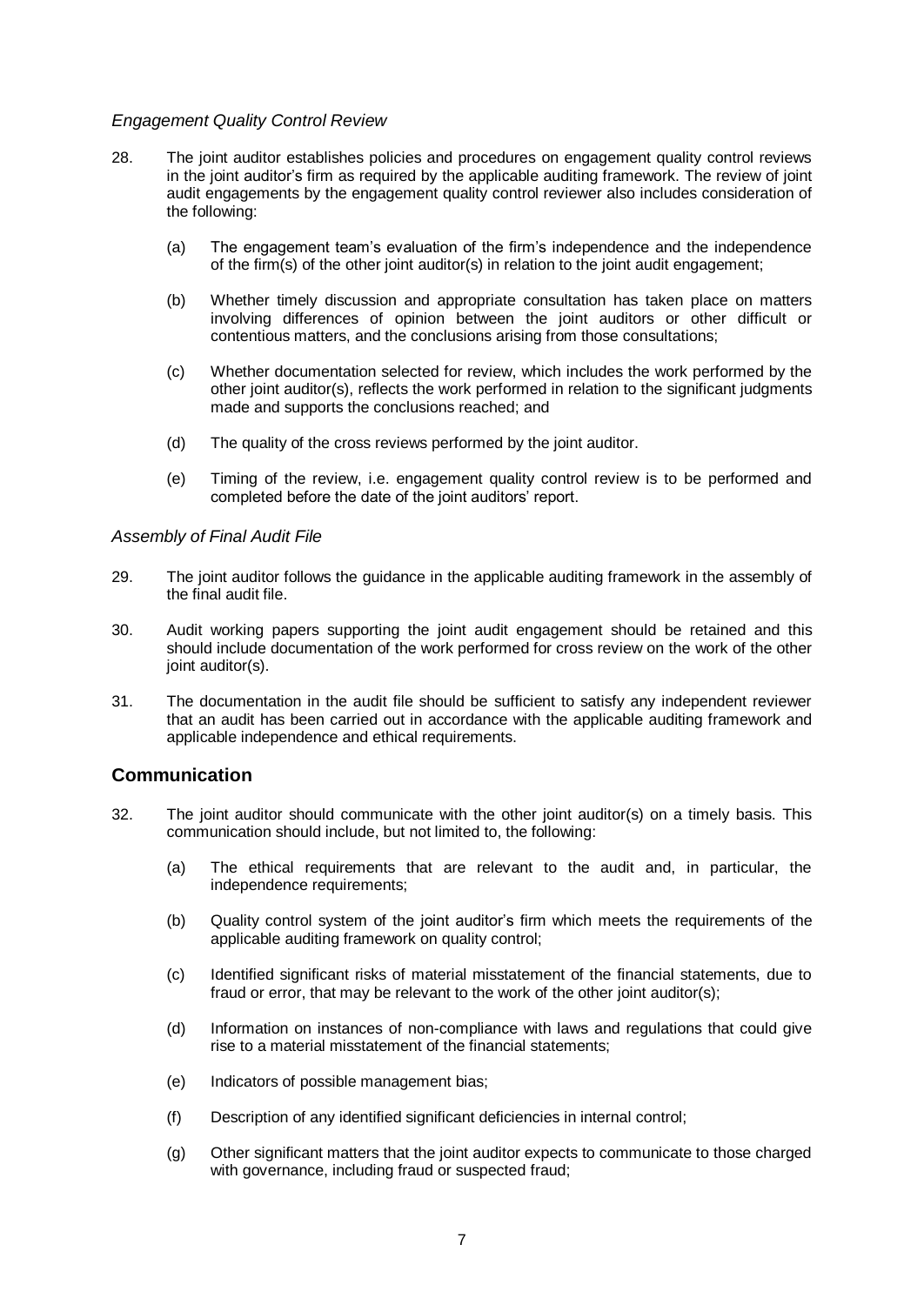- (h) Any other matters that may be relevant to the audit that the other joint auditor(s) should be aware of and/or relevant to the work of the other joint auditor(s); and
- (i) The joint auditor's findings and conclusions which may lead to a modified opinion.
- 33. The joint auditor is to follow the requirements in the applicable auditing framework that refer to communications with management and those charged with governance. The joint auditor should ensure that an effective communication plan with the other joint auditor(s) is in place such that all joint auditors are aware of the issues being discussed and communicated with management and those charged with governance.
- 34. Under joint audit arrangements, written communication to management and/or those charged with governance should be jointly made by the joint auditors. Examples of such communications include management letter and report made to the audit committee.
- 35. All important or critical meetings including planning meetings or meetings to discuss key risks and significant issues between the joint auditors and meetings with management and/or those charged with governance should be attended by representatives from the joint auditors.

#### **Audit Documentation**

- 36. The joint auditor follows the audit documentation requirements in the applicable auditing framework.
- 37. The joint auditor should also include in the audit documentation, but not limited to, the following:
	- (a) Professional competency and independence matters;
	- (b) Agreed work allocation between joint auditors;
	- (c) Analysis of the significant risk areas or components of the financial statements and the scope and extent of the cross review performed on the work of the other joint auditor(s);
	- (d) Who performed the cross review and the date of completion of such cross reviews;
	- (e) Audit planning and materiality;
	- (f) Fraud risk assessment;
	- (g) Meetings and/or discussions with management and/or those charged with governance on significant risk areas and components;
	- (h) Assessment of the adequacy of the audit work performed by the other joint auditor(s), including the review of work on component auditors performed by the other joint auditor(s); and the reliance placed on the work performed by the other joint auditor(s);
	- (i) Additional audit procedures performed, if any;
	- (j) Joint consultations including technical matters;
	- (k) Resolution of disagreements on significant audit areas or judgmental areas between joint auditors;
	- (l) Overall evaluation of uncorrected misstatements;
	- (m) Involvement of the engagement quality control reviewer in assessing the quality of the cross reviews performed and satisfactory resolution of all issues identified by the joint auditors;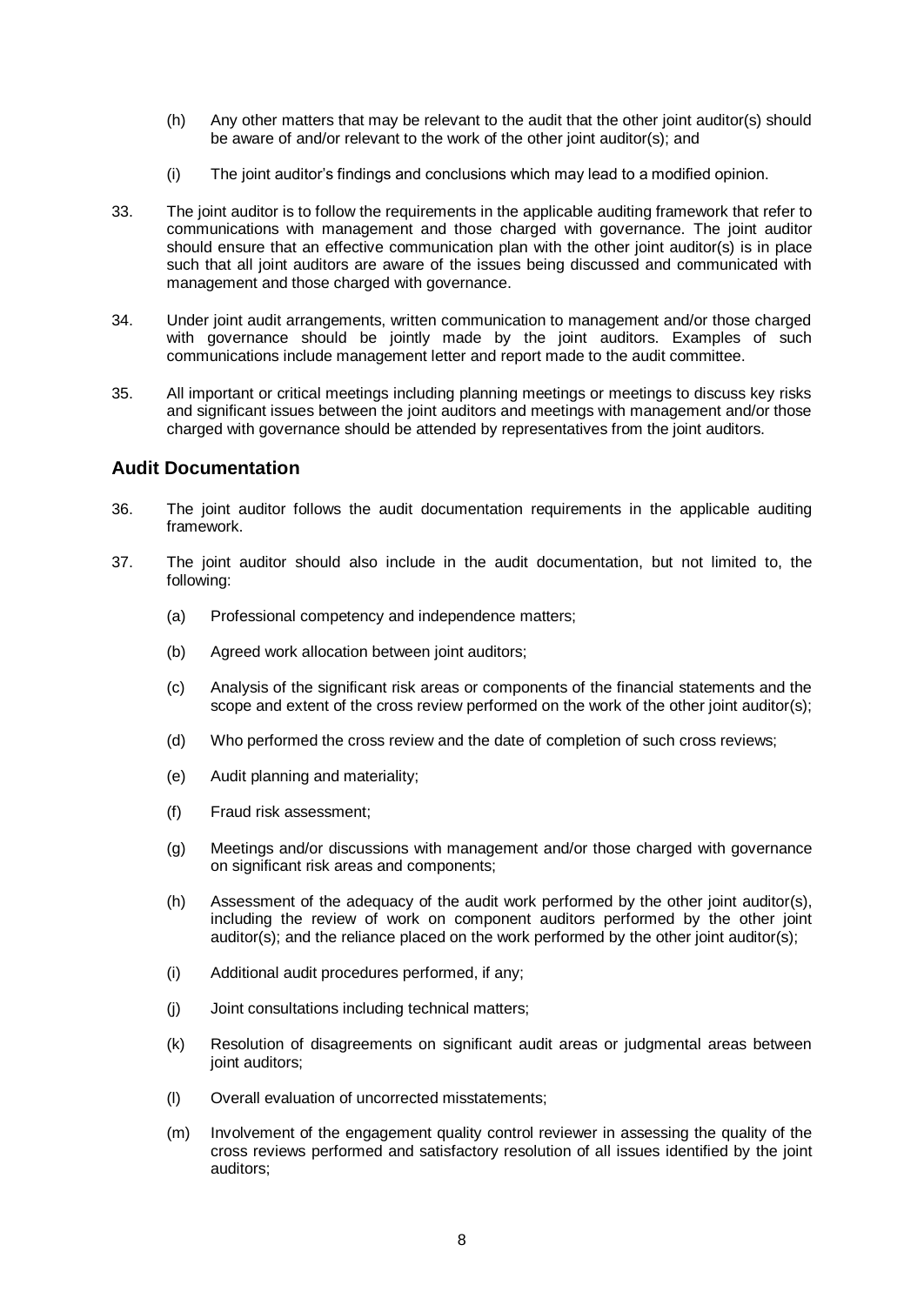- (n) Conclusion memorandum for the joint audit; and
- (o) Representation letter from management (an example of a representation letter is set out in Appendix 3).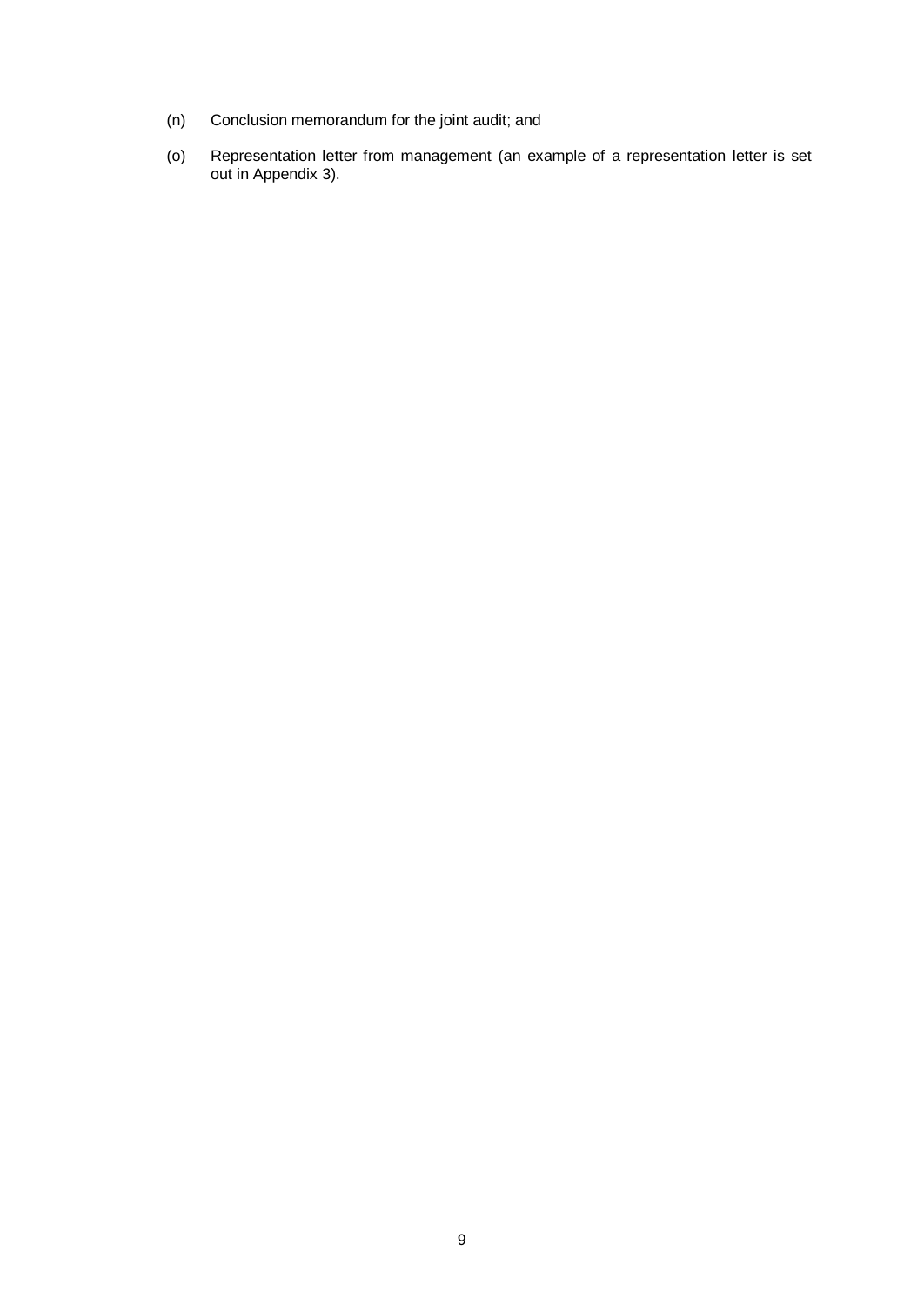# **APPENDIX 1**

# **Illustrative Independent Joint Auditors' Report on Financial Statements**

 A joint auditors' report on consolidated financial statements of a listed company not incorporated in Singapore prepared in accordance with a fair presentation framework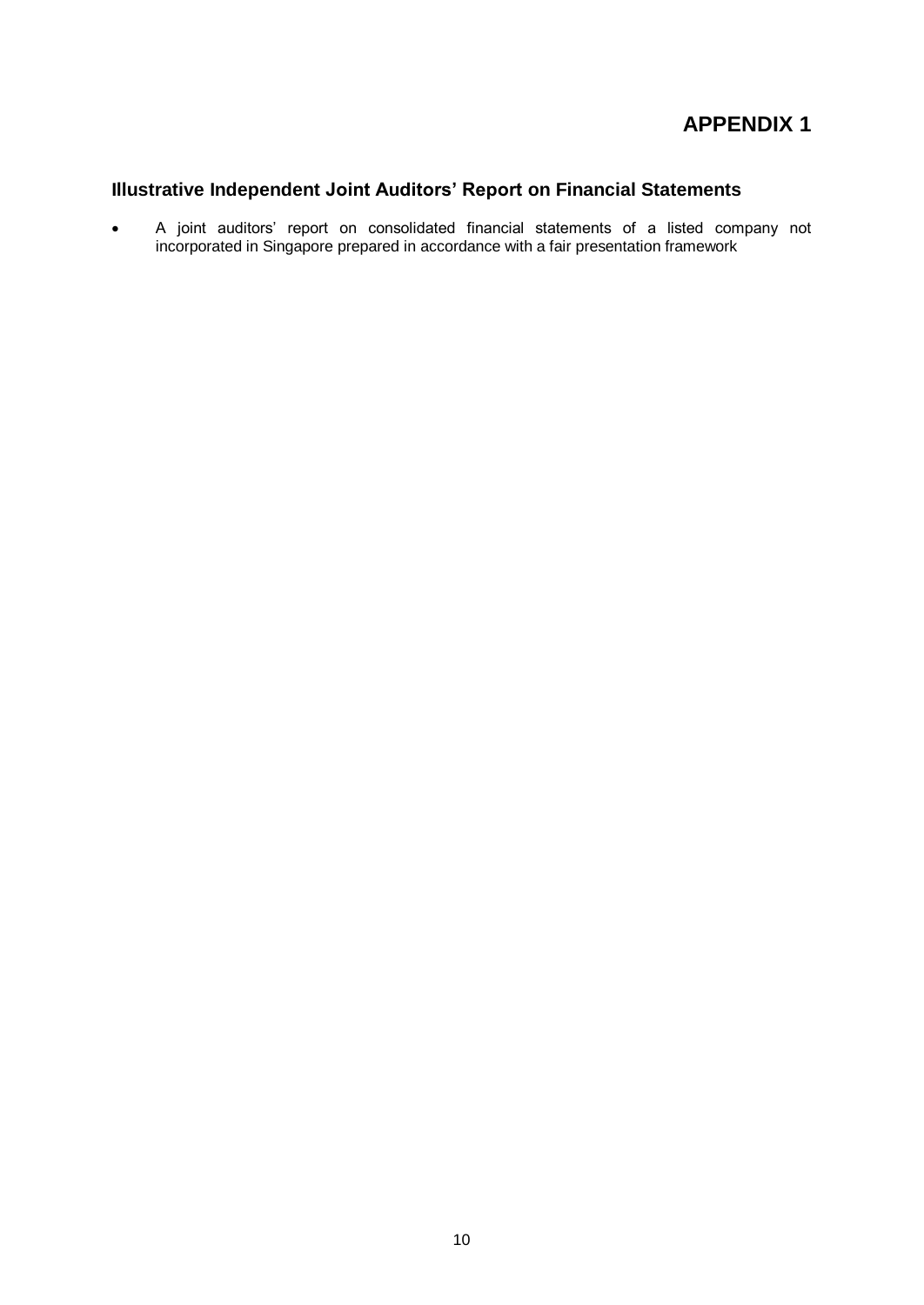Joint Auditors' Report on Consolidated Financial Statements of a Listed Company not Incorporated in Singapore Prepared in Accordance with a Fair Presentation Framework

For purposes of this illustrative joint auditors' report, the following circumstances are assumed:

- Joint audit of a complete set of consolidated financial statements of a listed company not incorporated in Singapore using a fair presentation framework. The audit is a group audit of a company with subsidiaries.
- The consolidated financial statements are prepared by management of the company in accordance with an [applicable financial reporting framework] (a general purpose framework).
- The terms of the audit engagement reflect the description of management's responsibility for the consolidated financial statements in an [applicable auditing framework].
- The joint auditors have concluded an unmodified (i.e., "clean") opinion is appropriate based on the audit evidence obtained.
- The relevant ethical requirements that apply to the audit comprise the Accounting and Corporate Regulatory Authority (ACRA) *Code of Professional Conduct and Ethics for Public Accountants and Accounting Entities* (ACRA Code) together with the ethical requirements relating to the audit in Singapore, and the ethical requirements relating to the audit in the jurisdiction of the overseas auditor, and the joint auditors refer to all of the above.
- Based on the audit evidence obtained, the joint auditors have concluded that a material uncertainty does not exist related to events or conditions that may cast significant doubt on the company's ability to continue as a going concern in accordance with an [applicable auditing framework].
- Key audit matters have been communicated in accordance with an [applicable auditing framework].
- The auditor has obtained all of the other information prior to the date of the auditor's report and has not identified a material misstatement of the other information.
- Those responsible for oversight of the consolidated financial statements differ from those responsible for the preparation of the consolidated financial statements.
- In addition to the audit of the consolidated financial statements, the joint auditors have other reporting responsibilities required under local law.

# **INDEPENDENT JOINT AUDITORS' REPORT**

To the Shareholders of ABC Company [or Other Appropriate Addressee]

## **Report on the Audit of the Consolidated Financial Statements**<sup>1</sup>

#### **Opinion**

We have audited the consolidated financial statements of ABC Company and its subsidiaries (the Group), which comprise the consolidated statement of financial position as at 31 December 20X1, and the consolidated statement of comprehensive income, consolidated statement of changes in equity

 1 The sub-title "Report on the Audit of the Consolidated Financial Statements" is unnecessary in circumstances when the second sub-title "Report on Other Legal and Regulatory Requirements" is not applicable.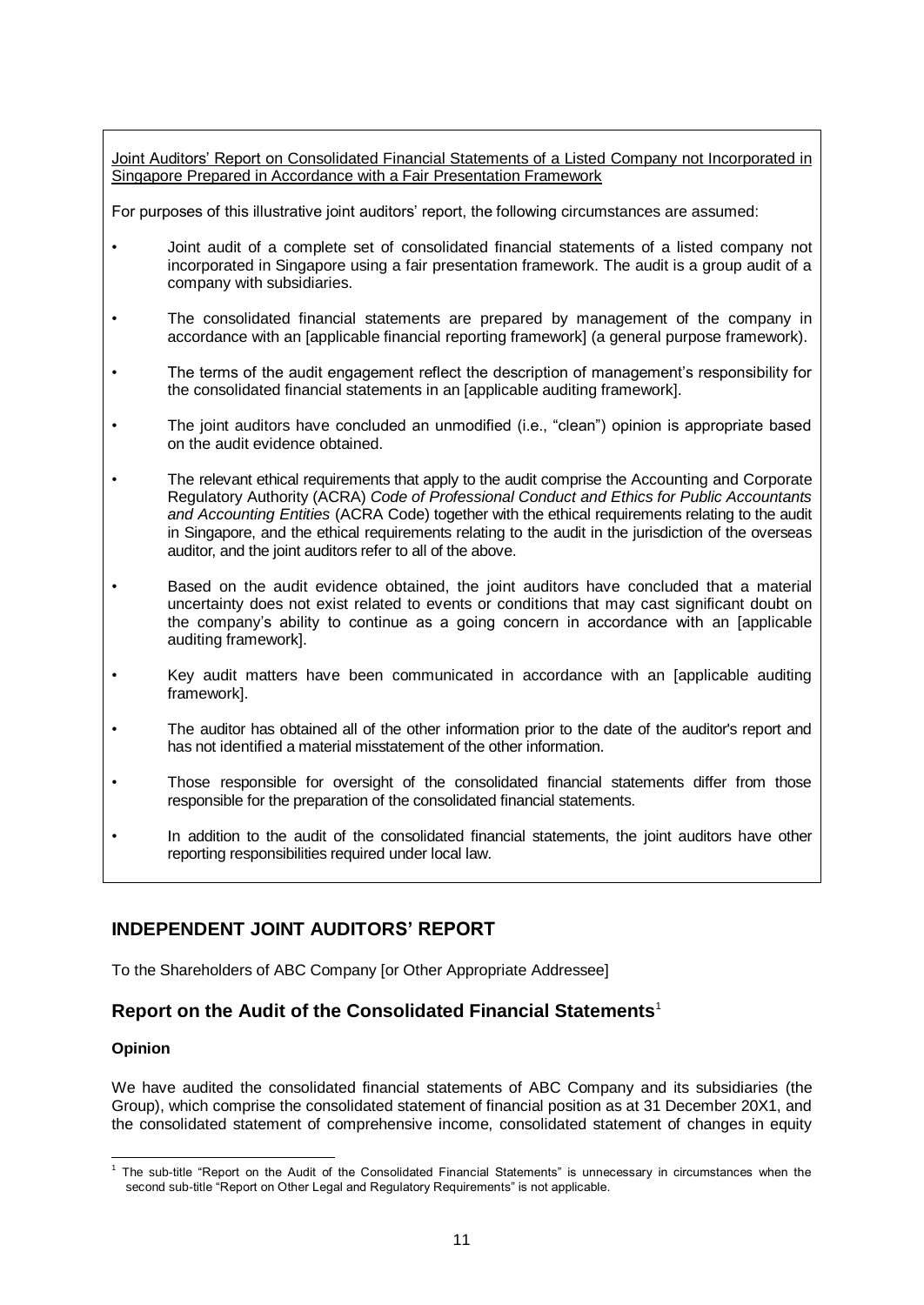and consolidated statement of cash flows for the year then ended, and notes to the consolidated financial statements, including a summary of significant accounting policies.

In our opinion, the accompanying consolidated financial statements present fairly, in all material respects, the consolidated financial position of the Group as at 31 December 20X1, and its consolidated financial performance, consolidated changes in equity and its consolidated cash flows for the year then ended in accordance with [applicable financial reporting framework].

#### **Basis for Opinion**

We conducted our audit in accordance with [applicable auditing framework]. Our responsibilities under those standards are further described in the *Auditor's Responsibilities for the Audit of the Consolidated Financial Statements* section of our report. We are independent of the Group in accordance with the Accounting and Corporate Regulatory Authority (ACRA) *Code of Professional Conduct and Ethics for Public Accountants and Accounting Entities* (ACRA Code) together with the ethical requirements that are relevant to our audit of the consolidated financial statements in Singapore [and the (name of source of relevant ethical requirements that apply to the audit of the consolidated financial statements in the jurisdiction of the overseas auditor)], and we have fulfilled our other ethical responsibilities in accordance with these requirements, the ACRA Code and the [name of source of relevant ethical requirements that apply to the audit of the consolidated financial statements in the jurisdiction of the overseas auditor]. We believe that the audit evidence we have obtained is sufficient and appropriate to provide a basis for our opinion.

#### **Key Audit Matters**

Key audit matters are those matters that, in our professional judgement, were of most significance in our audit of the consolidated financial statements of the current period. These matters were addressed in the context of our audit of the consolidated financial statements as a whole, and in forming our opinion thereon, and we do not provide a separate opinion on these matters.

#### [*Description of each key audit matter*]

#### **Other Information [or another title if appropriate, such as "Information Other than the Financial Statements and Auditor's Report Thereon"]**

Management<sup>2</sup> is responsible for the other information. The other information comprises the [information included in the X report, $3$  but does not include the consolidated financial statements and our auditor's report thereon.]

Our opinion on the consolidated financial statements does not cover the other information and we do not express any form of assurance conclusion thereon.

In connection with our audit of the consolidated financial statements, our responsibility is to read the other information and, in doing so, consider whether the other information is materially inconsistent with the consolidated financial statements or our knowledge obtained in the audit or otherwise appears to be materially misstated. If, based on the work we have performed, we conclude that there is a material misstatement of this other information, we are required to report that fact. We have nothing to report in this regard.

#### **Responsibilities of Management and Those Charged with Governance for the Consolidated Financial Statements**<sup>4</sup>

Management is responsible for the preparation and fair presentation of the consolidated financial statements in accordance with [applicable financial reporting framework], and for such internal control as management determines is necessary to enable the preparation of consolidated financial

<sup>1</sup> <sup>2</sup> Or other terms that are appropriate in the context of the legal framework of the particular jurisdiction  $\frac{3}{2}$   $\Lambda$  mere appear and obeing

A more specific description of the other information, such as "the management report and chairman's statement," may be used to identify the other information.

<sup>&</sup>lt;sup>4</sup> Or other terms that are appropriate in the context of the legal framework of the particular jurisdiction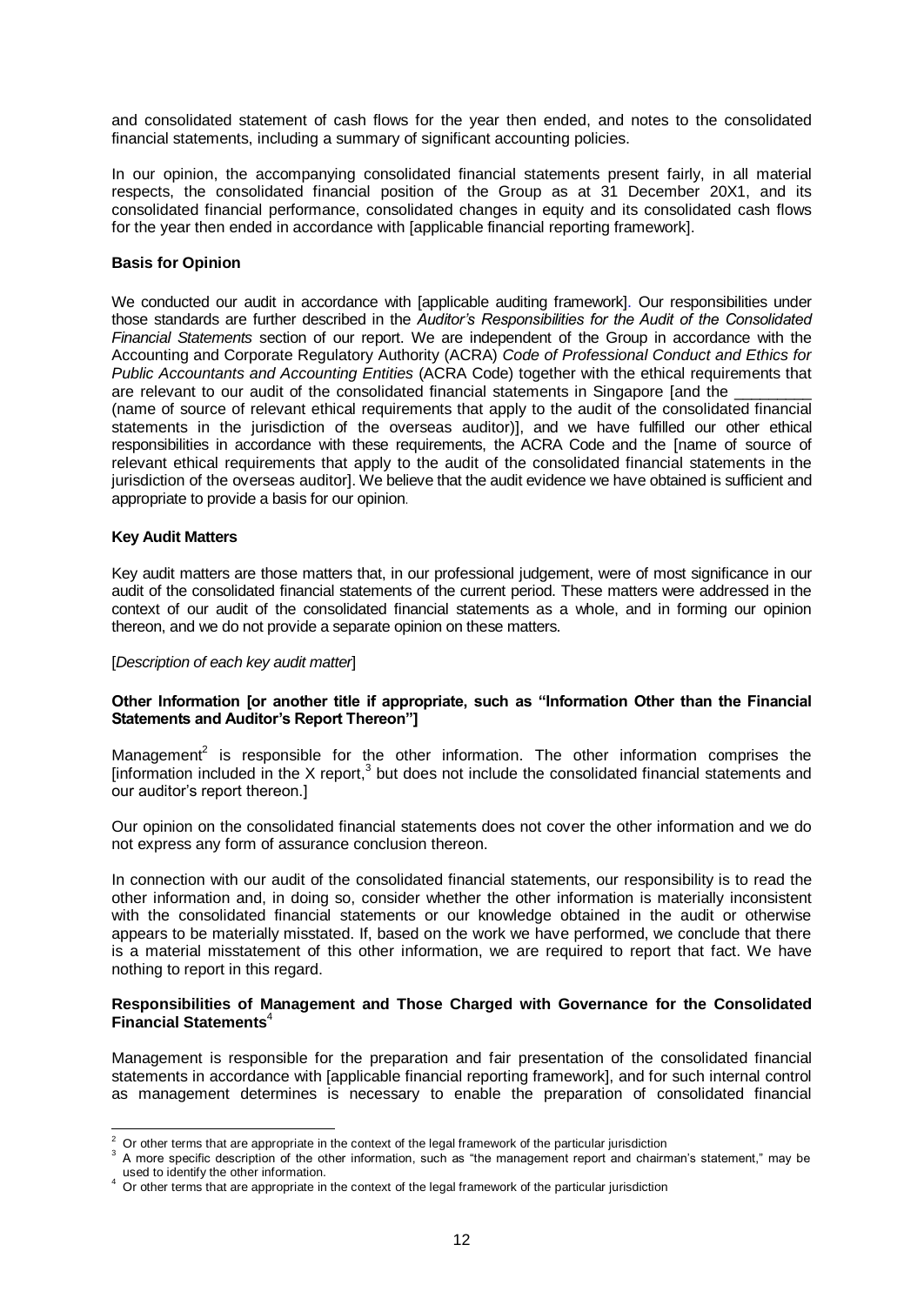statements that are free from material misstatement, whether due to fraud or error.

In preparing the consolidated financial statements, management is responsible for assessing the Group's ability to continue as a going concern, disclosing, as applicable, matters related to going concern and using the going concern basis of accounting unless management either intends to liquidate the Group or to cease operations, or has no realistic alternative but to do so.

Those charged with governance are responsible for overseeing the Group's financial reporting process.

#### **Auditors' Responsibilities for the Audit of the Consolidated Financial Statements**

Our objectives are to obtain reasonable assurance about whether the consolidated financial statements as a whole are free from material misstatement, whether due to fraud or error, and to issue a joint auditors' report that includes our opinion. Reasonable assurance is a high level of assurance, but is not a guarantee that an audit conducted in accordance with [applicable auditing framework] will always detect a material misstatement when it exists. Misstatements can arise from fraud or error and are considered material if, individually or in the aggregate, they could reasonably be expected to influence the economic decisions of users taken on the basis of these consolidated financial statements.

As part of an audit in accordance with [applicable auditing framework], we exercise professional judgement and maintain professional scepticism throughout the audit. We also:

- Identify and assess the risks of material misstatement of the consolidated financial statements, whether due to fraud or error, design and perform audit procedures responsive to those risks, and obtain audit evidence that is sufficient and appropriate to provide a basis for our opinion. The risk of not detecting a material misstatement resulting from fraud is higher than for one resulting from error, as fraud may involve collusion, forgery, intentional omissions, misrepresentations, or the override of internal control.
- Obtain an understanding of internal control relevant to the audit in order to design audit procedures that are appropriate in the circumstances, but not for the purpose of expressing an opinion on the effectiveness of the Group's internal control.<sup>5</sup>
- Evaluate the appropriateness of accounting policies used and the reasonableness of accounting estimates and related disclosures made by management.
- Conclude on the appropriateness of management's use of the going concern basis of accounting and, based on the audit evidence obtained, whether a material uncertainty exists related to events or conditions that may cast significant doubt on the Group's ability to continue as a going concern. If we conclude that a material uncertainty exists, we are required to draw attention in our joint auditors' report to the related disclosures in the consolidated financial statements or, if such disclosures are inadequate, to modify our opinion. Our conclusions are based on the audit evidence obtained up to the date of our joint auditors' report. However, future events or conditions may cause the Group to cease to continue as a going concern.
- Evaluate the overall presentation, structure and content of the consolidated financial statements, including the disclosures, and whether the consolidated financial statements represent the underlying transactions and events in a manner that achieves fair presentation.
- Obtain sufficient appropriate audit evidence regarding the financial information of the entities or business activities within the Group to express an opinion on the consolidated financial statements. We are responsible for the direction, supervision and performance of the group audit. We remain solely responsible for our audit opinion.

We communicate with those charged with governance regarding, among other matters, the planned scope and timing of the audit and significant audit findings, including any significant deficiencies in internal control that we identify during our audit.

We also provide those charged with governance with a statement that we have complied with relevant

 5 This sentence would be modified, as appropriate, in circumstances when the joint auditors also have a responsibility to issue an opinion on the effectiveness of internal control in conjunction with the audit of the consolidated financial statements.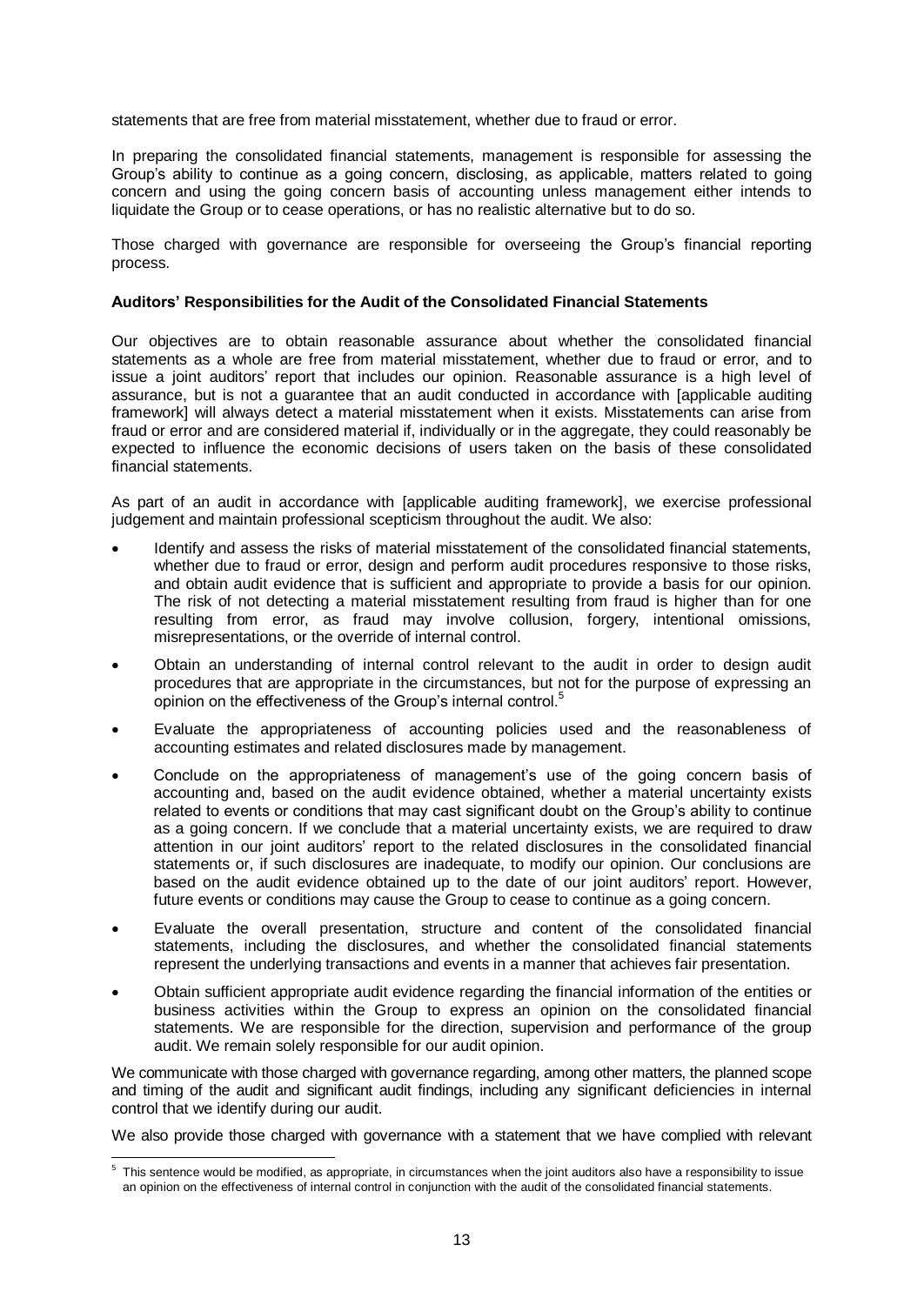ethical requirements regarding independence, and to communicate with them all relationships and other matters that may reasonably be thought to bear on our independence, and where applicable, related safeguards.

From the matters communicated with those charged with governance, we determine those matters that were of most significance in the audit of the consolidated financial statements of the current period and are therefore the key audit matters. We describe these matters in our joint auditors' report unless law or regulation precludes public disclosure about the matter or when, in extremely rare circumstances, we determine that a matter should not be communicated in our report because the adverse consequences of doing so would reasonably be expected to outweigh the public interest benefits of such communication.

## **Report on Other Legal and Regulatory Requirements**

[*The form and content of this section of the joint auditors' report would vary depending on the nature of the joint auditors' other reporting responsibilities prescribed by local law or regulation. The matters addressed by other law or regulation (referred to as "other reporting responsibilities") shall be addressed within this section unless the other reporting responsibilities address the same topics* as those *presented under the reporting responsibilities required by the [applicable auditing framework] as part of the Report on the Audit of the Consolidated Financial Statements section. The reporting of other reporting responsibilities that address the same topics as those required by the [applicable auditing framework] may be combined (i.e., included in the Report on the Audit of the Consolidated Financial Statements section under the appropriate subheadings) provided that the wording in the joint auditors' report clearly differentiates the other reporting responsibilities from the reporting that is required by the [applicable auditing framework] where such a difference exists.*]

The engagement partners on the audit resulting in this independent joint auditors' report are [*names*].

|                              | (Firm) | (Firm)                         |
|------------------------------|--------|--------------------------------|
| Public Accountants and       |        | [Overseas Auditor Professional |
| <b>Chartered Accountants</b> |        | Designation]                   |
| Singapore                    |        | [Country of Overseas Auditor]  |
|                              | (Date) | (Date)                         |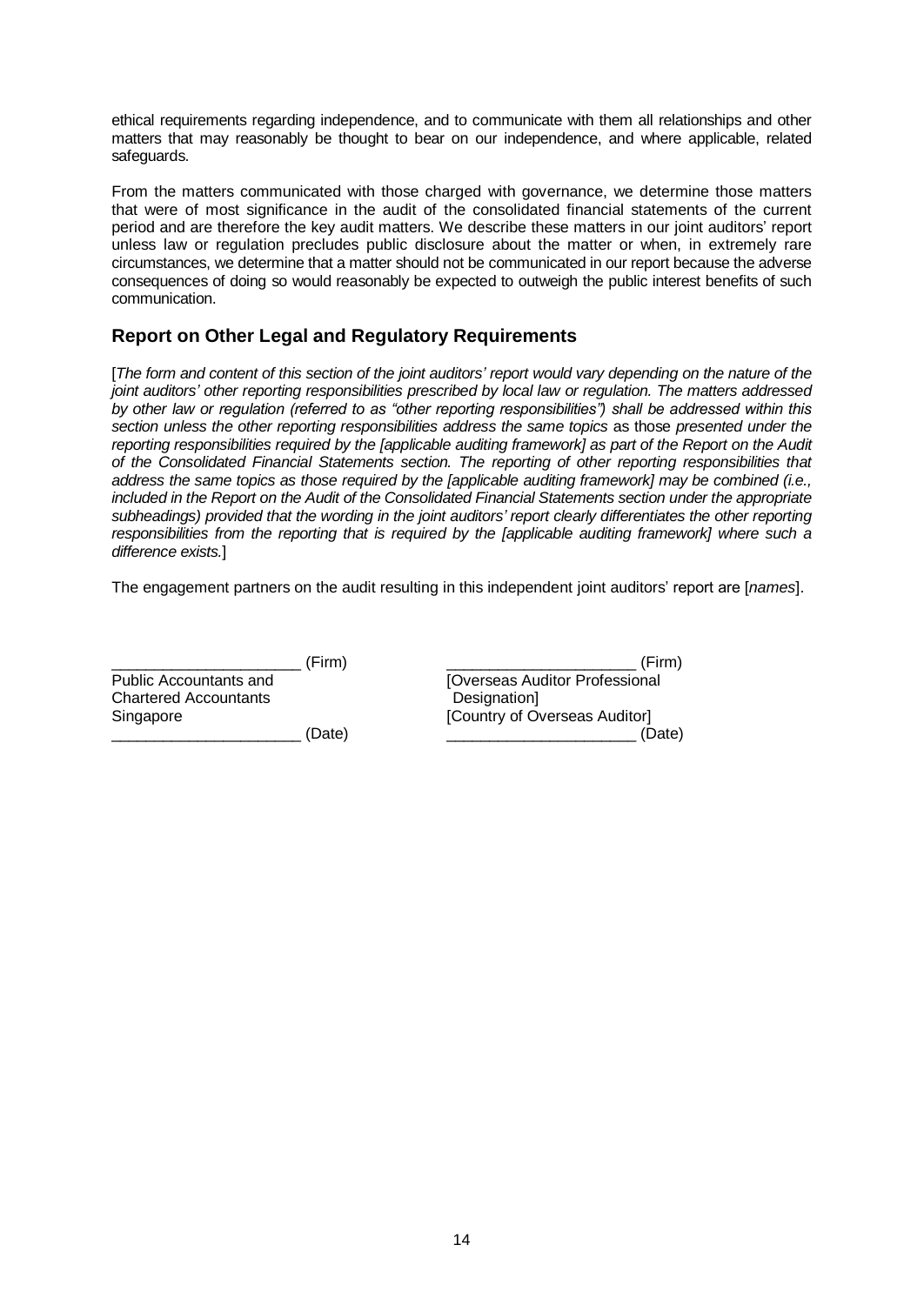# **APPENDIX 2**

## **Illustrative Joint Engagement Letter**

The following is an example of a joint audit engagement letter for an audit of general purpose financial statements prepared in accordance with [applicable financial reporting framework]. This letter is not authoritative but is intended only to be a guide. It will need to be varied according to individual requirements and circumstances. It is drafted to refer to the audit of financial statements for a single reporting period and would require adaptation if intended or expected to apply to recurring audits. It may be appropriate to seek legal advice that any proposed letter is suitable.

\*\*\*

To the appropriate representative of management or those charged with governance of ABC Company:

#### [*The objective and scope of the audit*]

You<sup>2</sup> have requested that XYZ & Co and UVW & Co (collectively referred to in this letter as "we") audit the financial statements of ABC Company, which comprise the statement of financial position as at 31 December 20X1, and the statement of comprehensive income, statement of changes in equity and statement of cash flows for the year then ended, and notes to the financial statements, including a summary of significant accounting policies. We are pleased to confirm our acceptance and our understanding of this audit engagement by means of this letter.

The objectives of our audit are to obtain reasonable assurance about whether the financial statements as a whole are free from material misstatement, whether due to fraud or error, and to issue an auditors' report that includes our opinion. Reasonable assurance is a high level of assurance, but is not a guarantee that an audit conducted in accordance with [applicable auditing framework] will always detect a material misstatement when it exists. Misstatements can arise from fraud or error and are considered material if, individually or in the aggregate, they could reasonably be expected to influence the economic decisions of users taken on the basis of these financial statements.

#### [*The responsibilities of the auditors*]

-

[We will follow the guidance in Audit Guidance Statement (AGS) 10 "Joint Audits".] Our work will be performed under a joint audit arrangement where the auditors are jointly and severally responsible for the audit. We are also jointly responsible for the opinion expressed on the financial statements.

We will conduct our audit in accordance with [applicable auditing framework]. Those standards require that we comply with ethical requirements. As part of an audit in accordance with [applicable auditing framework], we exercise professional judgement and maintain professional scepticism throughout the audit. We also:

 Identify and assess the risks of material misstatement of the financial statements, whether due to fraud or error, design and perform audit procedures responsive to those risks, and obtain audit evidence that is sufficient and appropriate to provide a basis for our opinion. The risk of not detecting a material misstatement resulting from fraud is higher than for one resulting from error, as fraud may involve collusion, forgery, intentional omissions, misrepresentations, or the override of internal control.

<sup>&</sup>lt;sup>1</sup> The addressees and references in the letter would be those that are appropriate in the circumstances of the engagement, including the relevant jurisdiction. It is important to refer to the appropriate persons – the roles of management and those charged with governance in agreeing the terms of the audit engagement for the entity depend on the governance structure of

the entity and relevant law or regulation.<br><sup>2</sup> Throughout this letter, references to "you," "we," "us," "management," "those charged with governance" and "auditor" would be used or amended as appropriate in the circumstances.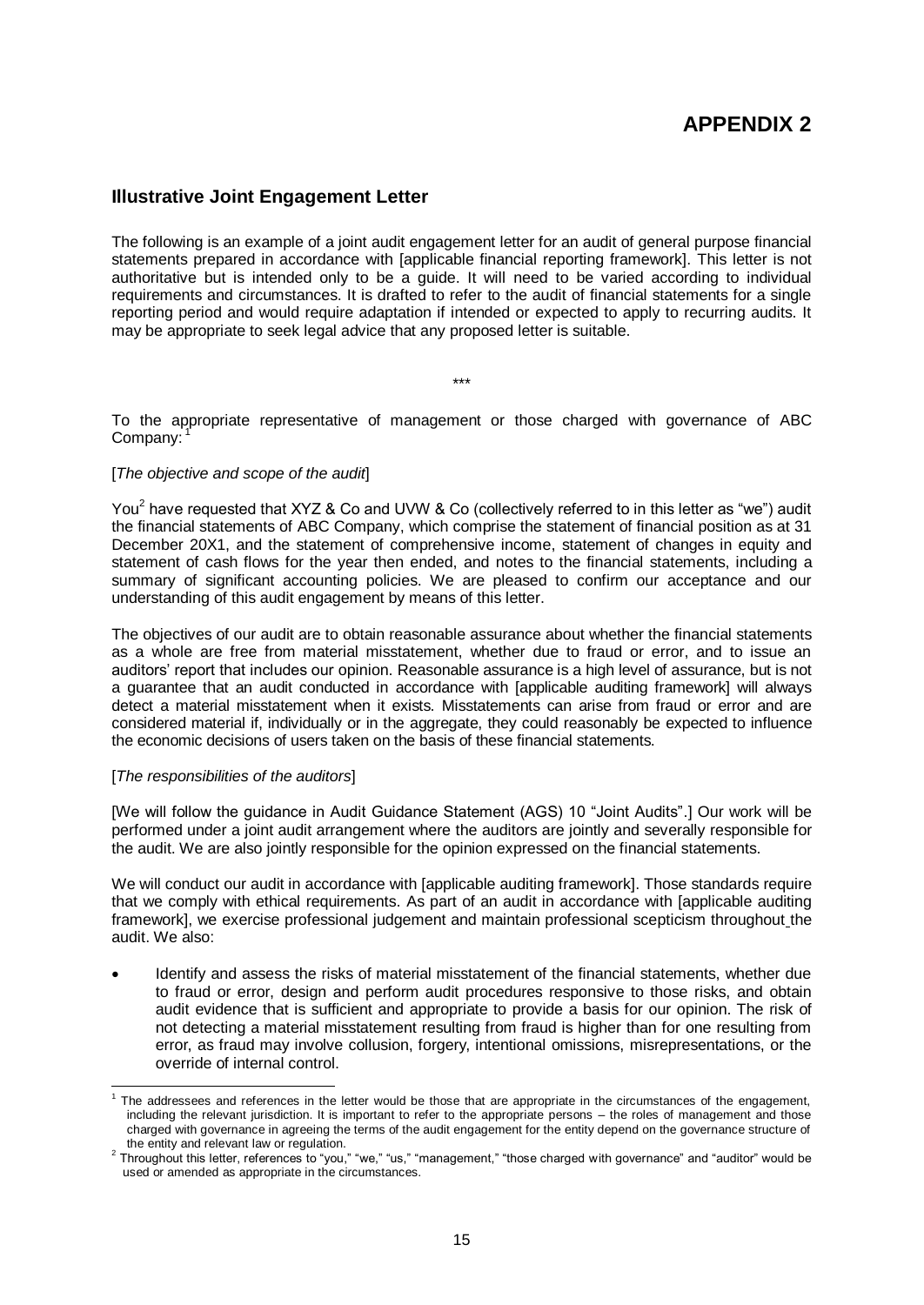- Obtain an understanding of internal control relevant to the audit in order to design audit procedures that are appropriate in the circumstances, but not for the purpose of expressing an procedures that are appropriate in the choding to control.<sup>3</sup> However, we will communicate to opinion on the effectiveness of the entity's internal control.<sup>3</sup> However, we will communicate to you in writing concerning any significant deficiencies in internal control relevant to the audit of the financial statements that we have identified during the audit.
- Evaluate the appropriateness of accounting policies used and the reasonableness of accounting estimates and related disclosures made by management.
- Conclude on the appropriateness of management's use of the going concern basis of accounting and, based on the audit evidence obtained, whether a material uncertainty exists related to events or conditions that may cast significant doubt on the Company's ability to continue as a going concern. If we conclude that a material uncertainty exists, we are required to draw attention in our auditors' report to the related disclosures in the financial statements or, if such disclosures are inadequate, to modify our opinion. Our conclusions are based on the audit evidence obtained up to the date of our auditors' report. However, future events or conditions may cause the Company to cease to continue as a going concern.
- Evaluate the overall presentation, structure and content of the financial statements, including the disclosures, and whether financial statements represent the underlying transactions and events in a manner that achieves fair presentation.

Because of the inherent limitations of an audit, together with the inherent limitations of internal control, there is an unavoidable risk that some material misstatements may not be detected, even though the audit is properly planned and performed in accordance with [applicable auditing framework].

#### [*The responsibilities of management and identification of the applicable financial reporting framework*]

Our audit will be conducted on the basis that [management and, where appropriate, those charged with governance]<sup>4</sup> acknowledge and understand that they have responsibility:

- (a) For the preparation and fair presentation of financial statements in accordance with the [applicable financial reporting framework];
- (b) For such internal control as management determines is necessary to enable the preparation of financial statements that are free from material misstatement, whether due to fraud or error;
- (c) To provide us with: $5$ 
	- (i) Access to all information of which [management] is aware that is relevant to the preparation of the financial statements such as records, documentation and other matters;
	- (ii) Additional information that we may request from [management] for the purpose of the audit; and
	- (iii) Unrestricted access to persons within the entity from whom we determine it necessary to obtain audit evidence.

As part of our audit process, we will request from [management and, where appropriate, those charged with governance], written confirmation concerning representations made to us in connection with the audit.

We look forward to full cooperation from your staff during our audit.

 3 This sentence would be modified, as appropriate, in circumstances when the auditor also has responsibility to issue an opinion on the effectiveness of internal control in conjunction with the audit of the financial statements.

<sup>&</sup>lt;sup>4</sup> Use terminology as appropriate in the circumstances.

<sup>5</sup> See paragraph A24 of SSA 210, *Agreeing the Terms of Audit Engagements* for examples of other matters relating to management's responsibilities that may be included.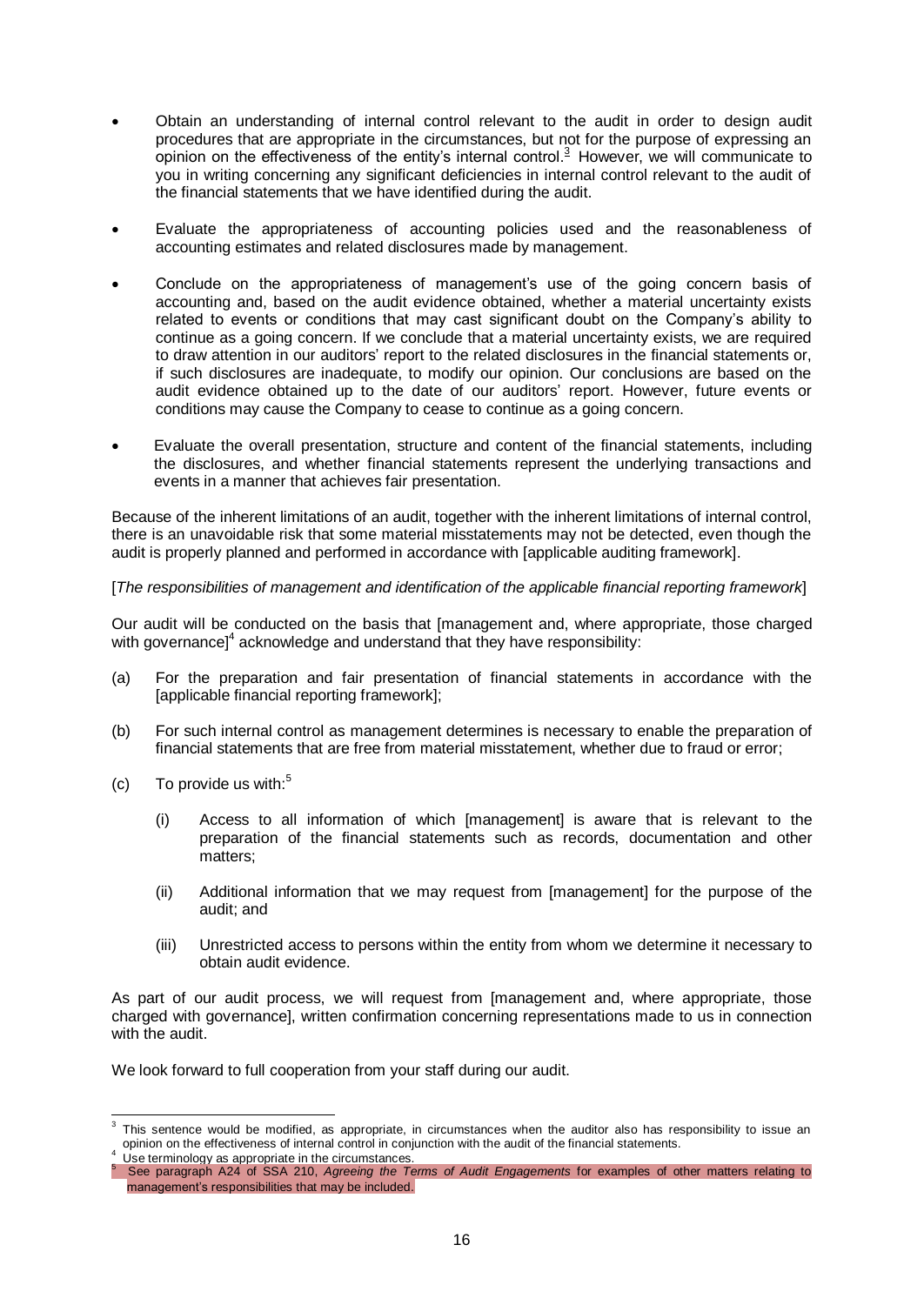#### [*Applicable law and jurisdiction*]

This engagement letter shall be governed by, and construed in accordance with, [Singapore/relevant jurisdiction] law. The Courts of [Singapore/relevant jurisdiction] shall have exclusive jurisdiction in relation to any claim, dispute or difference concerning the engagement letter and any matter arising from it. Each party irrevocably waives any right it may have to object to an action being brought in any of those Courts, to claim that the action has been brought in an inconvenient forum or to claim that those Courts do not have jurisdiction.

Each of the joint auditors is an independent party and this joint audit arrangement shall not constitute a partnership or joint venture for this and any other purposes.

#### [*Other relevant information*]

[*Insert other information, such as fee arrangements, billings and other specific terms, as appropriate*.]

#### [*Reporting*]

[*Insert appropriate reference to the expected form and content of the auditors' report including, if*  applicable, the reporting on other information in accordance with SSA 720 (Revised)<sup>6</sup>.

The form and content of our report may need to be amended in the light of our audit findings.

Please sign and return the attached copy of this letter to indicate your acknowledgement of, and agreement with, the arrangements for our audit of the financial statements including our respective responsibilities.

| XYZ & Co                      |          |
|-------------------------------|----------|
| <b>Public Accountants and</b> |          |
| <b>Chartered Accountants</b>  |          |
| Singapore                     |          |
|                               | $/$ Dota |

UVW & Co [Overseas Auditor Professional Designation] [Country of Overseas Auditor] \_\_\_\_\_\_\_\_\_\_\_\_\_\_\_\_\_\_\_\_\_\_ (Date) \_\_\_\_\_\_\_\_\_\_\_\_\_\_\_\_\_\_\_\_\_\_ (Date)

Acknowledged and agreed on behalf of ABC Company by (signed)

...................... Name and Title **Date** 

 6 SSA 720 (Revised), *The Auditor's Responsibilities Relating to Other Information.*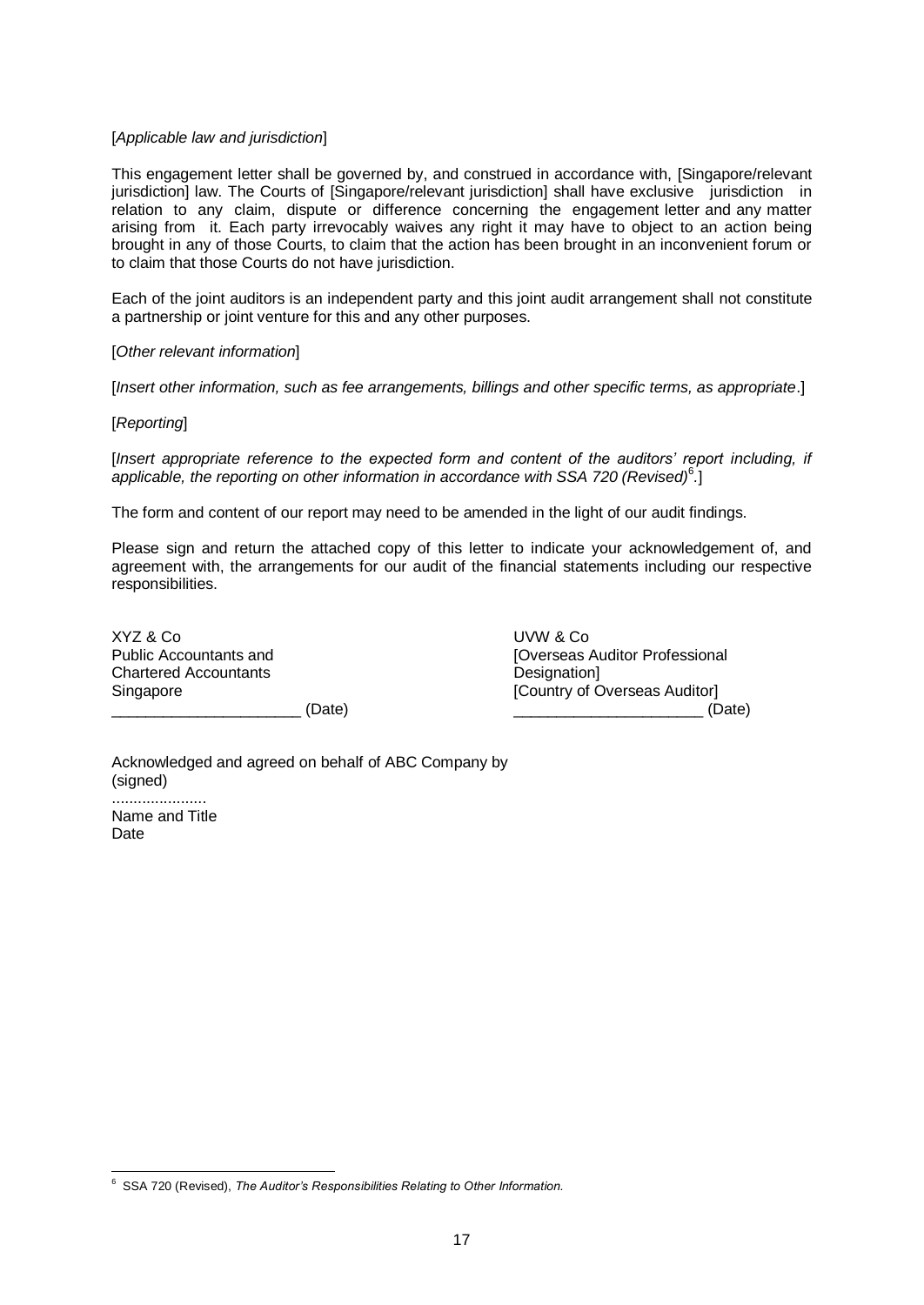# **APPENDIX 3**

#### **Illustrative Representation Letter**

The following illustrative letter to joint auditors includes written representations that are required by [applicable auditing framework] for audits of financial statements. If there were exceptions, the representations would need to be modified to reflect the exceptions.

#### (Entity Letterhead)

#### (To Joint Auditors) (Date)

This representation letter is provided in connection with XYZ & Co and UVW & Co (the "joint auditors") audit of the financial statements of ABC Company for the year ended 31 December  $20XX<sup>1</sup>$  for the purpose of expressing an opinion as to whether the financial statements are presented fairly, in all material respects, (or *give a true and fair view*) in accordance with [applicable financial reporting framework].

We are aware that the audit is performed under a joint audit arrangement where the joint auditors are jointly and severally responsible for the audit and are jointly responsible for the opinion expressed on the financial statements.

We confirm to the joint auditors that (, *to the best of our knowledge and belief, having made such inquiries as we considered necessary for the purpose of appropriately informing ourselves*):

#### *Financial Statements*

- We have fulfilled our responsibilities, as set out in the terms of the audit engagement dated [insert date], for the preparation of the financial statements in accordance with [applicable financial reporting framework]; in particular the financial statements are fairly presented (or *give a true and fair view*) in accordance therewith.
- Significant assumptions used by us in making accounting estimates, including those measured at fair value, are reasonable.
- Related party relationships and transactions have been appropriately accounted for and disclosed in accordance with the requirements of [applicable financial reporting framework].
- All events subsequent to the date of the financial statements and for which [applicable financial reporting framework] require adjustment or disclosure have been adjusted or disclosed.
- The effects of uncorrected misstatements are immaterial, both individually and in the aggregate, to the financial statements as a whole. A list of the uncorrected misstatements is attached to the representation letter.
- [Any other matters that the joint auditors may consider appropriate.]

#### *Information Provided*

-

- We have provided the joint auditors with: $<sup>2</sup>$ </sup>
	- $\circ$  Access to all information of which we are aware that is relevant to the preparation of the financial statements such as records, documentation and other matters;

Where the auditor reports on more than one period, the auditor adjusts the date so that the letter pertains to all periods covered by the auditor's report. 2

If the auditor has included other matters relating to management's responsibilities in the audit engagement letter in accordance with SSA 210, consideration may be given to including these matters in the written representations from management or those charged with governance.